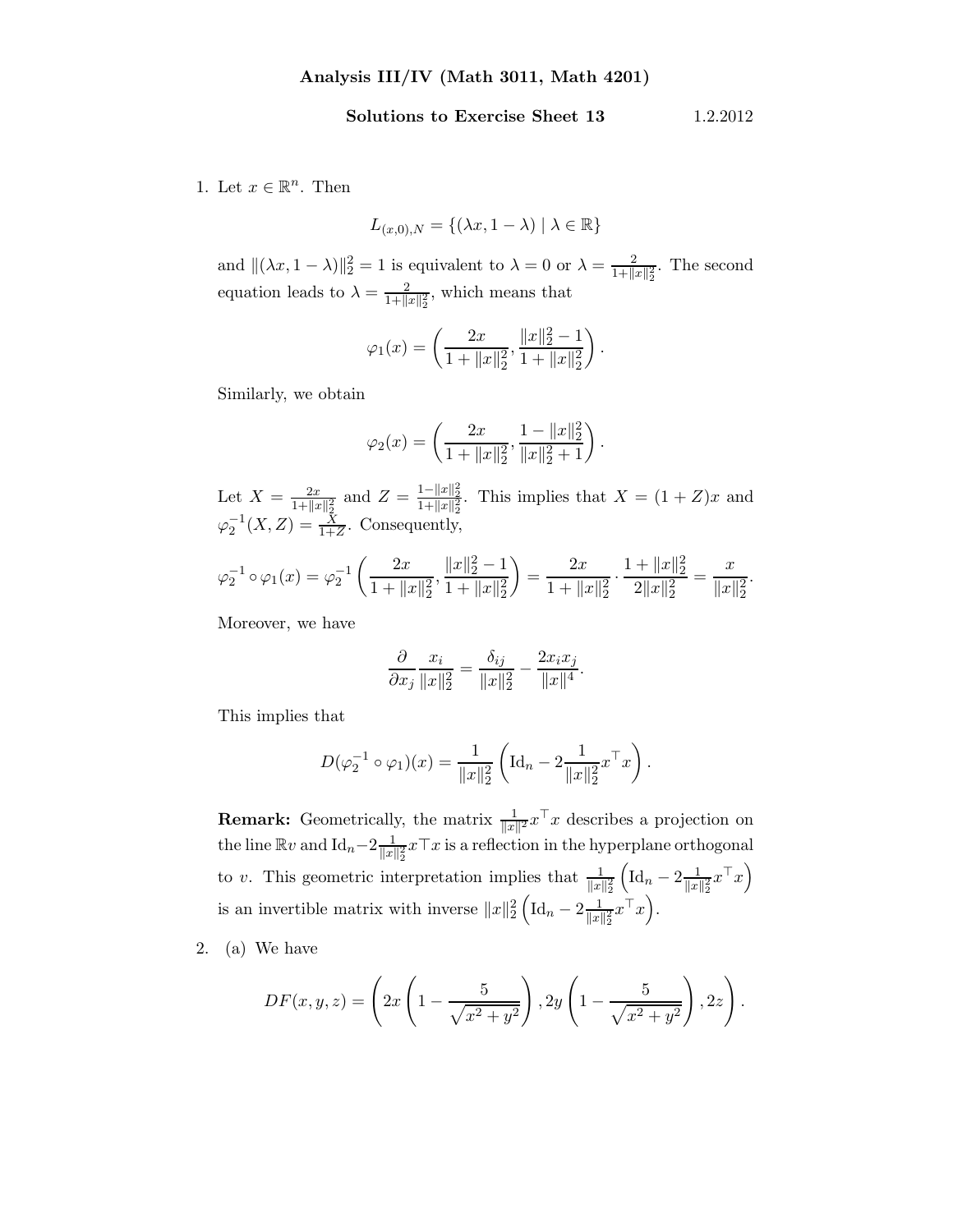Note that  $F^{-1}(4)$  does not contain any point of the form  $(0,0,z)$ , since we have  $F(0, 0, z) = z^2 + 5^2 \ge 25$ . So the preimage avoids any points which might be problematic in the formula for  $DF(x, y, z)$ . On the other hand, the critical points  $(x, y, z) \neq 0$  are given when  $z = 0$  and  $x^2 + y^2 = 25$ . But for those points we have  $F(x, y, z) =$  $0 \neq 4$ . This shows that 4 is a regular value of F. 4 lies in  $\text{im}(F)$ since we have  $F(5, 0, 2) = 4$ .

(b) We have

$$
F(\varphi(\alpha, \beta)) =
$$
  

$$
(2 \sin \beta)^2 + \left(\sqrt{((5 + 2 \cos \beta) \cos \alpha)^2 + ((5 + 2 \cos \beta) \sin \alpha)^2} - 5\right)^2 =
$$
  

$$
(2 \sin \beta)^2 + (2 \cos \beta)^2 = 4,
$$

i.e.,  $\varphi(\alpha, \beta) \in M$ . On the other hand, for every  $(x, y, z) \in M$ , we must have  $3 \leq \sqrt{x^2 + y^2} \leq 7$ , so there exists  $\alpha \in [0, 2\pi)$  and  $3 \leq \rho \leq 7$  with

$$
(x, y) = \rho(\cos \alpha, \sin \alpha).
$$

On the other hand, we must have  $z^2 + (\rho - 5)^2 = 4$ , i.e., there is a  $\beta \in [0, 2\pi)$  such that  $(\rho - 5, z) = 2(\cos \beta, \sin \beta)$ . Both results together imply that  $z = 2 \sin \beta$  and  $\rho = 5 + 2 \cos \beta$  and  $(x, y) =$  $(5 + 2 \cos \beta)(\cos \alpha, \sin \alpha)$ , i.e.,

$$
M = \{ ((5 + 2\cos\beta)\cos\alpha, (5 + 2\cos\beta)\sin\alpha, 2\sin\beta) \mid \alpha, \beta \in [0, 2\pi) \}.
$$

This implies that the points of M, not covered by  $\varphi(U)$ , are the (closed) curves

$$
c_1(t) = (5 + 2\cos\beta, 0, 2\sin\beta), \quad t \in [0, 2\pi]
$$

and

$$
c_2(t) = (7 \cos \alpha, 7 \sin \alpha, 0), \quad t \in [0, 2\pi].
$$

Therefore,  $\varphi$  is an almost global coordinate patch of M.

(c) We have

$$
\varphi^* dx = -(5 + 2 \cos \beta) \sin \alpha \, d\alpha - 2 \sin \beta \cos \alpha \, d\beta,
$$
  

$$
\varphi^* dy = (5 + 2 \cos \beta) \cos \alpha \, d\alpha - 2 \sin \beta \sin \alpha \, d\beta,
$$
  

$$
\varphi^* dz = 2 \cos \beta \, d\beta,
$$
  

$$
\varphi^* (dy \wedge dz) = 2(5 + 2 \cos \beta) \cos \alpha \cos \beta \, d\alpha \wedge d\beta,
$$
  

$$
\varphi^* (dx \wedge dz) = -2(5 + 2 \cos \beta) \sin \alpha \cos \beta \, d\alpha \wedge d\beta,
$$
  

$$
\varphi^* (dx \wedge dy) = 2(5 + 2 \cos \beta) \sin \beta \, d\alpha \wedge d\beta,
$$
  

$$
\varphi^* \omega = 2(5 + 2 \cos \beta)(5 \cos \beta + 2) \, d\alpha \wedge d\beta.
$$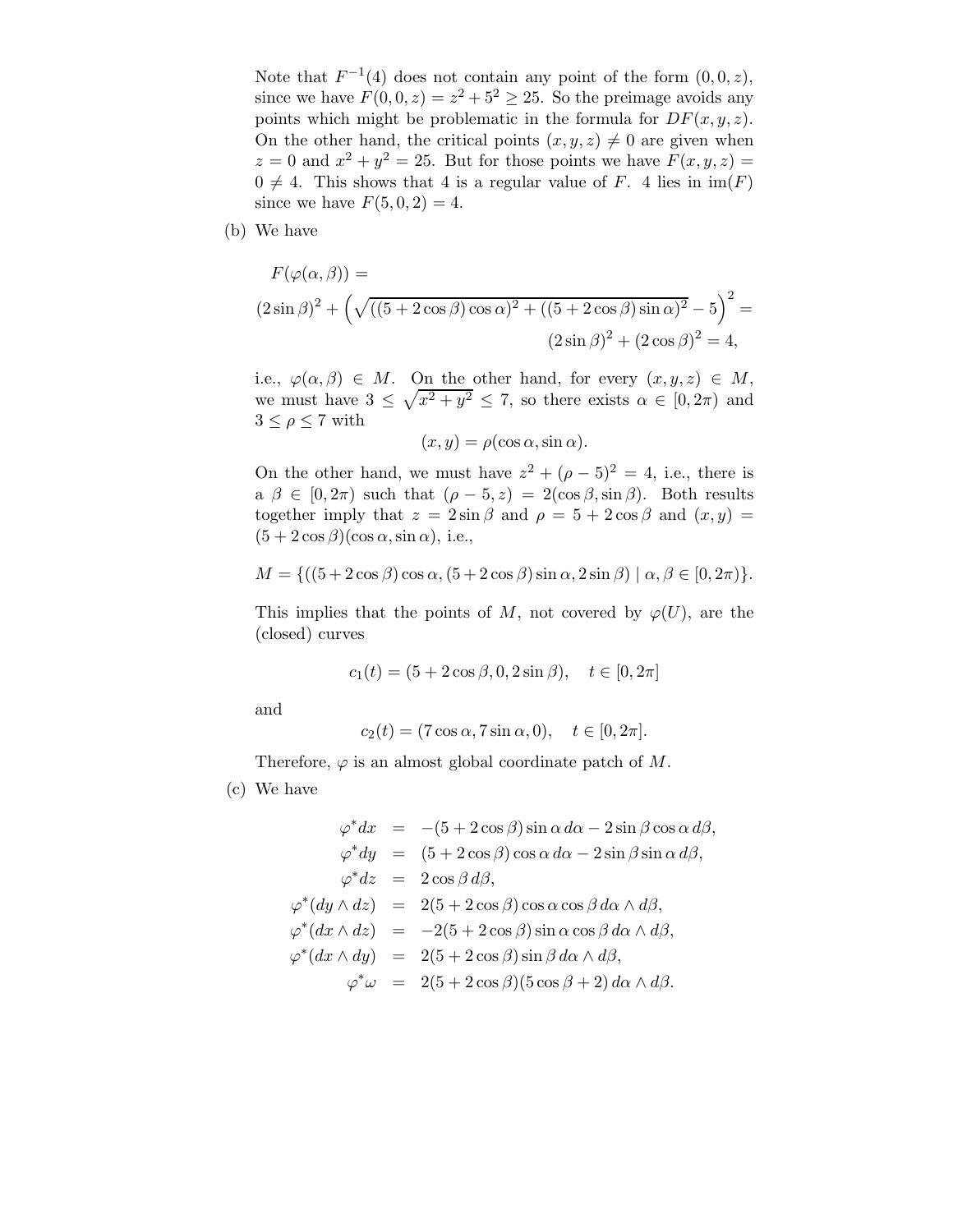3. We can cover M with one global coordinate patch, namely  $\varphi: U \to \mathbb{R}^{k+1}$ ,  $\varphi(x) = (x, f(x))$ .  $\varphi$  is obviously continuous and we have  $M = \text{im}(\varphi)$ . Moreover, we have  $\varphi^{-1}(x, y) = x$ , which is again obviously continuous. Finally, the Jacobi matrix of  $\varphi$  is given by

$$
D\varphi(x) = \begin{pmatrix} \mathrm{Id}_k \\ \frac{\partial f}{\partial x_1}(x) \cdots \frac{\partial f}{\partial x_k}(x) \end{pmatrix},
$$

which has obviously rank k. This shows that  $\varphi$  has all properties of a global coordinate patch and  $M$  is a smooth manifold.

4. (a) Let f be a homogeneous polynomial of degree  $m \geq 1$  and  $y \neq 0$ . Let  $x \in f^{-1}(y)$ . Then we obtain from Euler's relation:

$$
\langle \text{grad} f(x), x \rangle = mf(x) = my \neq 0.
$$

This implies that  $\text{grad} f(x) \neq 0$ , so  $Df(x) : \mathbb{R}^k \to \mathbb{R}$  is surjective for all  $x \in f^{-1}(y)$ . Therefore,  $y \neq 0$  is a regular value.

(b) The group  $SL(n,\mathbb{R}) \subset M(n,\mathbb{R}) = \mathbb{R}^{n^2}$  ist equal to  $f^{-1}(1)$ , where  $f(A) = \det A$ . Now, f is a homogeneous polynomial of degree n in  $\mathbb{R}^{n^2}$ , so 1 is a regular value of f, by (a). Theorem 9.5 implies that  $SL(n,\mathbb{R}) = f^{-1}(1)$  is a differentiable manifold of dimension  $n^2 - 1$ .

Finally, we provide the solutions for the homeworks:

2. (From Exercise Sheet 11) We have

$$
f^*(y_3dy_1 \wedge dy_2 \wedge dy_3) = x_3d(x_1 \cos x_2) \wedge d(x_1 \sin x_2) \wedge dx_3
$$
  
=  $x_3(\cos x_2dx_1 - x_1 \sin x_2dx_2) \wedge (\sin x_2dx_1 + x_1 \cos x_2dx_2) \wedge dx_3$   
=  $x_3(x_1 \cos^2 x_2 + x_1 \sin^2 x_2) dx_1 \wedge dx_2 \wedge dx_3$   
=  $x_1x_3dx_1 \wedge dx_2 \wedge dx_3$ .

This implies that

$$
\int_{(1,2)\times(0,2\pi)\times(0,1)} \omega = \int_1^2 \int_0^{2\pi} \int_0^1 x_1 x_3 dx_3 dx_2 dx_1
$$

$$
= 2\pi \int_1^2 \left[ \frac{1}{2} x_1 x_3^2 \right]_{x_3=0}^{x_3=1} dx_1
$$

$$
= \pi \int_1^2 x_1 dx_1 = \frac{3}{2}\pi.
$$

4. (From Exercise Sheet 11) For each i, choose a countable set of rectangles  $Q_1^i, Q_2^i, \ldots$  such that

$$
A_i \subset \bigcup_j Q_j^i
$$

and

$$
\sum_j v(Q_j^i) < \frac{\epsilon}{2^i}.
$$